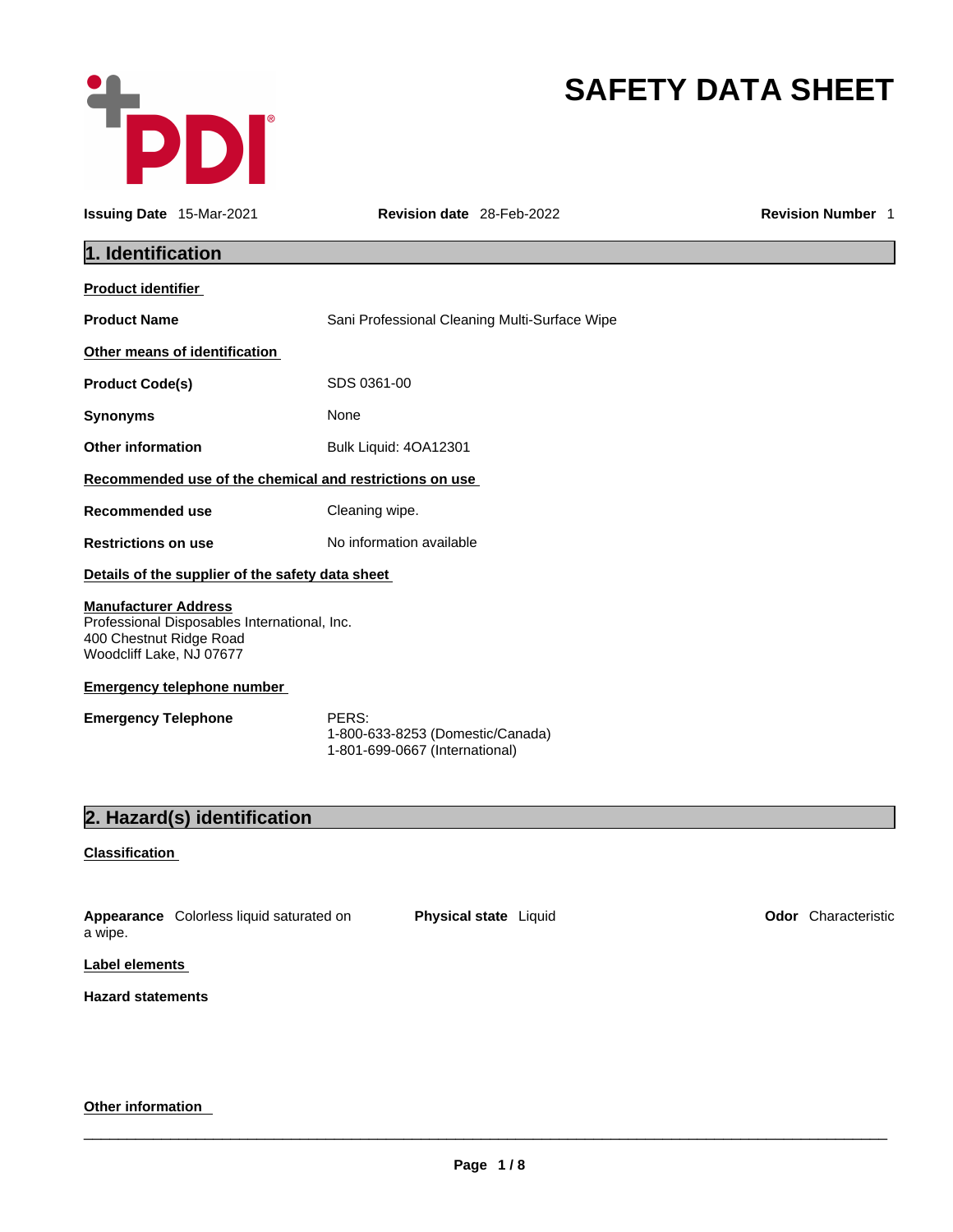Causes mild skin irritation

**Unknown acute toxicity** 0 % of the mixture consists of ingredient(s) of unknown toxicity

- 0 % of the mixture consists of ingredient(s) of unknown acute oral toxicity
- 0 % of the mixture consists of ingredient(s) of unknown acute dermal toxicity

0 % of the mixture consists of ingredient(s) of unknown acute inhalation toxicity (gas)

0 % of the mixture consists of ingredient(s) of unknown acute inhalation toxicity (vapor)

0 % of the mixture consists of ingredient(s) of unknown acute inhalation toxicity (dust/mist)

#### **Substance**

#### **Mixture**

| Not applicable.                 |  |          |          |                                                                        |                                                                                         |
|---------------------------------|--|----------|----------|------------------------------------------------------------------------|-----------------------------------------------------------------------------------------|
|                                 |  |          |          |                                                                        |                                                                                         |
| <b>Mixture</b>                  |  |          |          |                                                                        |                                                                                         |
| Chemical name                   |  | CAS No   | Weight-% | <b>Information Review</b><br>Act registry number<br>(HMIRA registry #) | Hazardous Material Date HMIRA filed and<br>date exemption<br>granted (if<br>applicable) |
| Ethylene glycol monohexyl ether |  | 112-25-4 | $0 - 5$  |                                                                        |                                                                                         |

#### **Description of first aid measures**

| Inhalation                                                                     | Remove to fresh air.                                                                                                    |  |  |  |
|--------------------------------------------------------------------------------|-------------------------------------------------------------------------------------------------------------------------|--|--|--|
| Eye contact                                                                    | Rinse thoroughly with plenty of water for at least 15 minutes, lifting lower and upper eyelids.<br>Consult a physician. |  |  |  |
| Skin contact                                                                   | Wash skin with water.                                                                                                   |  |  |  |
| Ingestion                                                                      | Clean mouth with water and drink plenty of water afterwards.                                                            |  |  |  |
| Most important symptoms and effects, both acute and delayed                    |                                                                                                                         |  |  |  |
| Symptoms<br>Prolonged contact may cause irritation with drying and dermatitis. |                                                                                                                         |  |  |  |
|                                                                                | Indication of any immediate medical attention and special treatment needed                                              |  |  |  |
| <b>Note to physicians</b>                                                      | Treat symptomatically.                                                                                                  |  |  |  |
|                                                                                |                                                                                                                         |  |  |  |
| 5. Fire-fighting measures                                                      |                                                                                                                         |  |  |  |
| <b>Suitable Extinguishing Media</b>                                            | Use extinguishing measures that are appropriate to local circumstances and the<br>surrounding environment.              |  |  |  |

| <b>Suitable Extinguishing Media</b>           | Use extinguishing measures that are appropriate to local circumstances and the<br>surrounding environment. |
|-----------------------------------------------|------------------------------------------------------------------------------------------------------------|
| Unsuitable extinguishing media                | CAUTION: Use of water spray when fighting fire may be inefficient.                                         |
| Specific hazards arising from the<br>chemical | No information available.                                                                                  |
| <b>Explosion data</b>                         |                                                                                                            |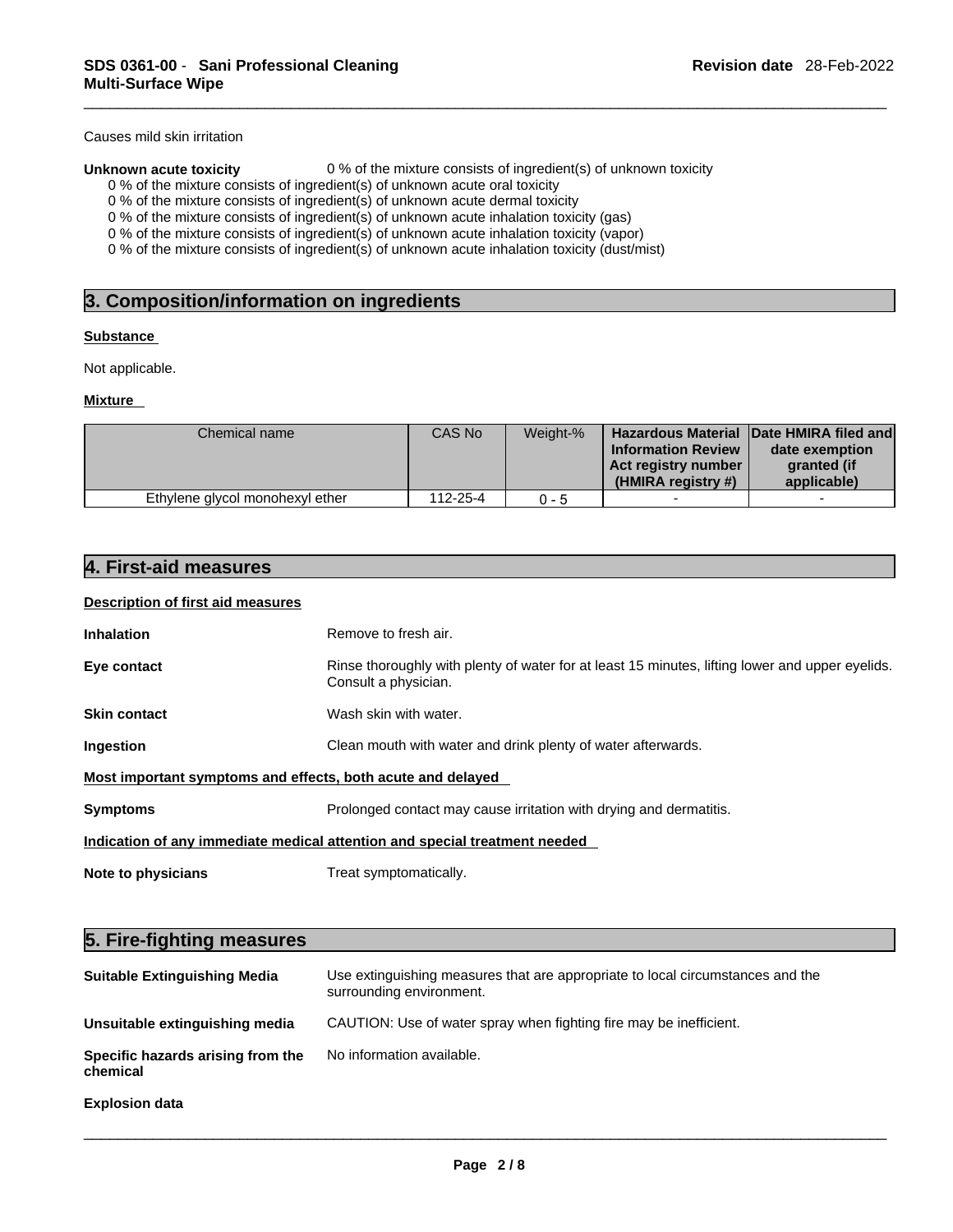**Sensitivity to mechanical impact** None.

**Sensitivity to static discharge** None.

**Special protective equipment for fire-fighters**

Firefighters should wear self-contained breathing apparatus and full protective clothing for fires involving chemicals or in confined spaces. Use personal protection equipment per facility protocol.

### **6. Accidental release measures**

| Personal precautions, protective equipment and emergency procedures |                                                       |  |  |  |
|---------------------------------------------------------------------|-------------------------------------------------------|--|--|--|
| <b>Personal precautions</b>                                         | Ensure adequate ventilation.                          |  |  |  |
| Methods and material for containment and cleaning up                |                                                       |  |  |  |
| <b>Methods for containment</b>                                      | Prevent further leakage or spillage if safe to do so. |  |  |  |
| Methods for cleaning up                                             | Pick up and transfer to properly labeled containers.  |  |  |  |

# **7. Handling and storage**

| <b>Precautions for safe handling</b>                                                              |                                                                          |  |  |  |
|---------------------------------------------------------------------------------------------------|--------------------------------------------------------------------------|--|--|--|
| Handle in accordance with good industrial hygiene and safety practice.<br>Advice on safe handling |                                                                          |  |  |  |
| Conditions for safe storage, including any incompatibilities                                      |                                                                          |  |  |  |
| <b>Storage Conditions</b>                                                                         | Keep containers tightly closed in a dry, cool and well-ventilated place. |  |  |  |

# **8. Exposure controls/personal protection**

#### **Control parameters**

**Exposure Limits** This product, as supplied, does not contain any hazardous materials with occupational exposure limits established by the region specific regulatory bodies.

#### **Appropriate engineering controls**

| <b>Engineering controls</b>                                           | Showers<br>Eyewash stations<br>Ventilation systems.                                                                                                                         |
|-----------------------------------------------------------------------|-----------------------------------------------------------------------------------------------------------------------------------------------------------------------------|
| Individual protection measures, such as personal protective equipment |                                                                                                                                                                             |
| Eye/face protection                                                   | Wear eye protection per facility protocol.                                                                                                                                  |
| <b>Hand protection</b>                                                | Wear suitable gloves per facility protocols.                                                                                                                                |
|                                                                       |                                                                                                                                                                             |
| Skin and body protection                                              | Wear suitable protective clothing per facility protocol.                                                                                                                    |
| <b>Respiratory protection</b>                                         | No protective equipment is needed under normal use conditions. If exposure limits are<br>exceeded or irritation is experienced, ventilation and evacuation may be required. |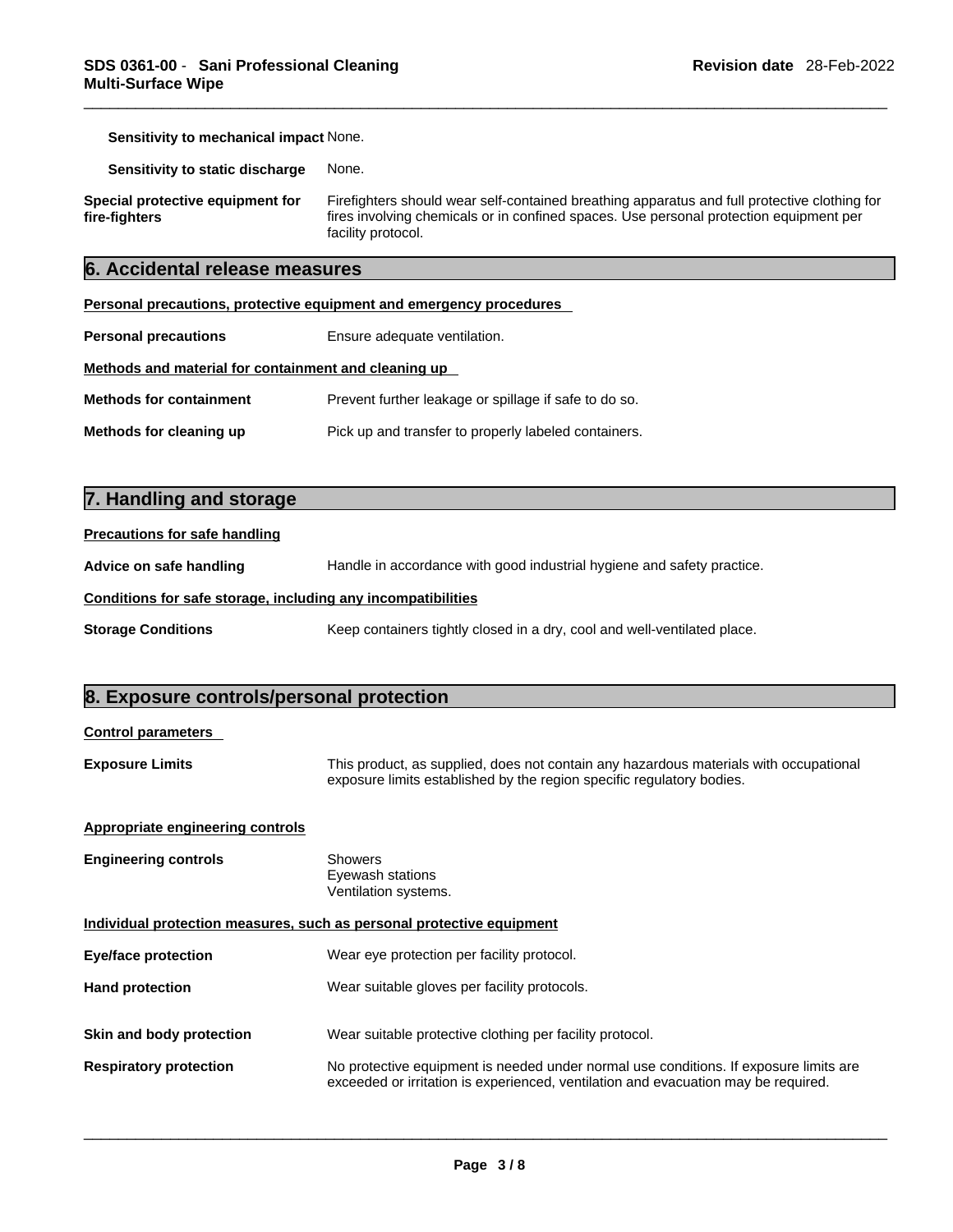**General hygiene considerations** Handle in accordance with good industrial hygiene and safety practice.

# **9. Physical and chemical properties**

| Information on basic physical and chemical properties   |                                       |                  |
|---------------------------------------------------------|---------------------------------------|------------------|
| <b>Physical state</b>                                   | Liquid                                |                  |
| Appearance                                              | Colorless liquid saturated on a wipe. |                  |
| Color                                                   | Colorless to slightly pale yellow     |                  |
| Odor                                                    | Characteristic                        |                  |
| <b>Odor threshold</b>                                   | No information available              |                  |
|                                                         |                                       |                  |
| <b>Property</b>                                         | Values                                | Remarks • Method |
| рH                                                      | $6 - 8$                               |                  |
| Melting point / freezing point                          | 0 °C / 32 °F                          |                  |
| Boiling point / boiling range                           | 100 °C / 212 °F                       |                  |
| <b>Flash point</b>                                      | No data available                     | None known       |
| <b>Evaporation rate</b>                                 | No data available                     | None known       |
| Flammability (solid, gas)                               | No data available                     | None known       |
| <b>Flammability Limit in Air</b>                        |                                       | None known       |
| <b>Upper flammability or explosive</b><br><b>limits</b> | No data available                     |                  |
| Lower flammability or explosive<br><b>limits</b>        | No data available                     |                  |
| Vapor pressure                                          | No data available                     | None known       |
| <b>Vapor density</b>                                    | No data available                     | None known       |
| <b>Relative density</b>                                 | 1.0005                                |                  |
| <b>Water solubility</b>                                 | No data available                     | None known       |
| Solubility in other solvents                            | No data available                     | None known       |
| <b>Partition coefficient</b>                            | No data available                     | None known       |
| <b>Autoignition temperature</b>                         | No data available                     | None known       |
| <b>Decomposition temperature</b>                        | No data available                     | None known       |
| <b>Kinematic viscosity</b>                              | No data available                     | None known       |
| <b>Dynamic viscosity</b>                                | No data available                     | None known       |
| <b>Other information</b>                                |                                       |                  |
| <b>Explosive properties</b>                             | No information available              |                  |
| <b>Oxidizing properties</b>                             | No information available              |                  |
| <b>Softening point</b>                                  | No information available              |                  |
| <b>Molecular weight</b>                                 | No information available              |                  |
| <b>VOC Content (%)</b>                                  | No information available              |                  |
| <b>Liquid Density</b>                                   | No information available              |                  |
| <b>Bulk density</b>                                     | No information available              |                  |

# **10. Stability and reactivity**

| <b>Reactivity</b>                                                       | No information available.                 |
|-------------------------------------------------------------------------|-------------------------------------------|
| <b>Chemical stability</b>                                               | Stable under normal conditions.           |
| <b>Possibility of hazardous reactions</b> None under normal processing. |                                           |
| <b>Conditions to avoid</b>                                              | None known based on information supplied. |
| Incompatible materials                                                  | None known based on information supplied. |
|                                                                         |                                           |

**Hazardous decomposition products** None known based on information supplied.

# **11. Toxicological information**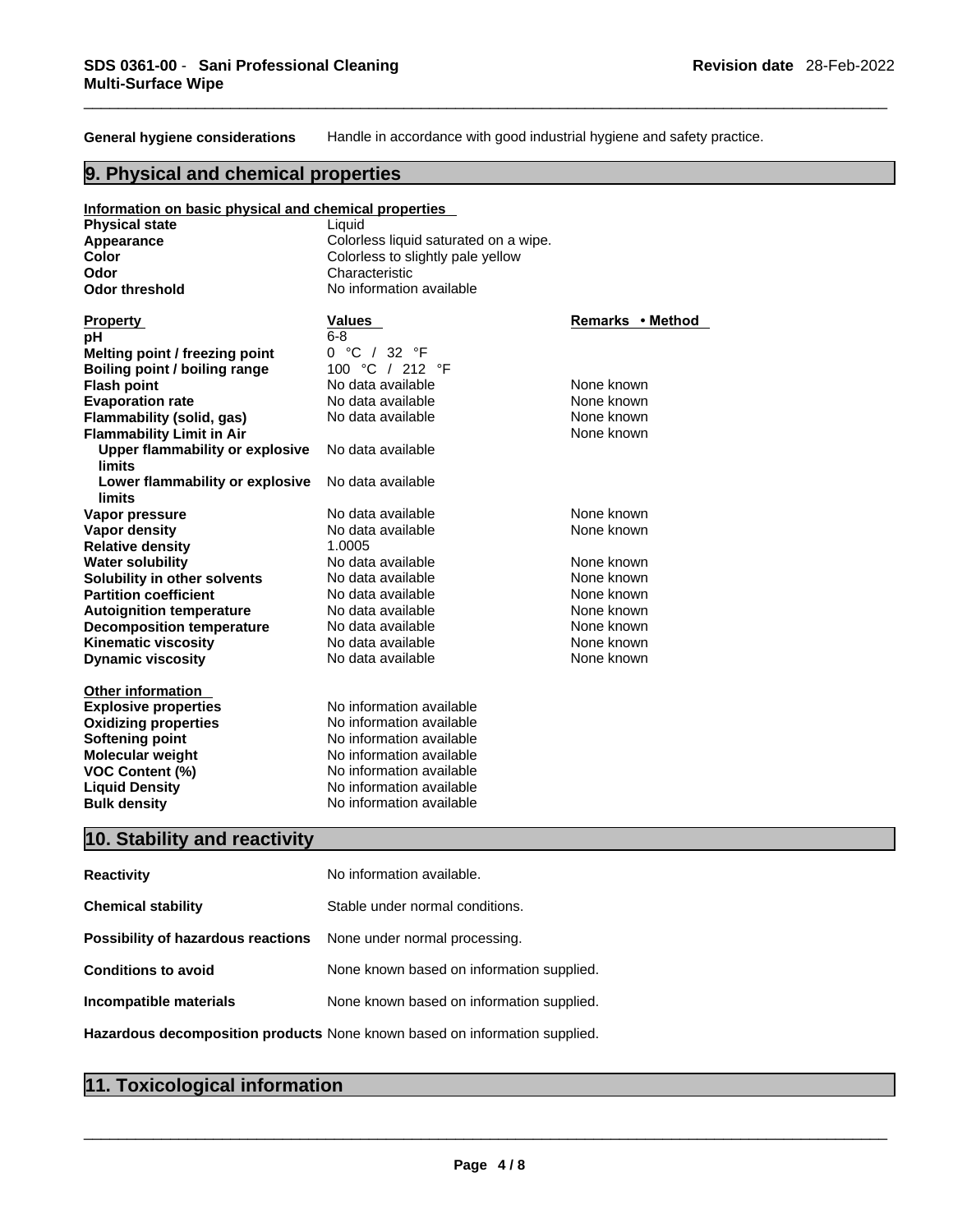### **Information on likely routes of exposure**

#### **Product Information**

| <b>Inhalation</b>     | Specific test data for the substance or mixture is not available.            |
|-----------------------|------------------------------------------------------------------------------|
| Eye contact           | Specific test data for the substance or mixture is not available.            |
| <b>Skin contact</b>   | Specific test data for the substance or mixture is not available.            |
| Ingestion             | Specific test data for the substance or mixture is not available.            |
|                       | Symptoms related to the physical, chemical and toxicological characteristics |
| <b>Symptoms</b>       | Prolonged contact may cause irritation with drying and dermatitis.           |
| <b>Acute toxicity</b> |                                                                              |

### **Numerical measures of toxicity**

### **Unknown acute toxicity** 0 % of the mixture consists of ingredient(s) of unknown toxicity

- 0 % of the mixture consists of ingredient(s) of unknown acute oral toxicity
- 0 % of the mixture consists of ingredient(s) of unknown acute dermal toxicity
- 0 % of the mixture consists of ingredient(s) of unknown acute inhalation toxicity (gas)
- 0 % of the mixture consists of ingredient(s) of unknown acute inhalation toxicity (vapor)
- 0 % of the mixture consists of ingredient(s) of unknown acute inhalation toxicity (dust/mist)

| Chemical name             | Oral LD50            | Dermal LD50            | Inhalation LC50        |
|---------------------------|----------------------|------------------------|------------------------|
| Ethylene glycol monohexyl | (Rat)<br>= 830 mg/kg | $= 721$ mg/kg (Rabbit) | $> 0.5$ mg/L (Rat) 4 h |
| ether                     |                      |                        |                        |
| 112-25-4                  |                      |                        |                        |

#### **Delayed and immediate effects as well as chronic effects from short and long-term exposure**

| <b>Skin corrosion/irritation</b>  | Classification based on data available for ingredients. May cause skin irritation. |
|-----------------------------------|------------------------------------------------------------------------------------|
| Serious eye damage/eye irritation | No information available.                                                          |
| Respiratory or skin sensitization | No information available.                                                          |
| Germ cell mutagenicity            | No information available.                                                          |
| Carcinogenicity                   | No information available.                                                          |
| Legend<br>X - Present             | OSHA (Occupational Safety and Health Administration of the US Department of Labor) |
| <b>Reproductive toxicity</b>      | No information available.                                                          |
| <b>STOT - single exposure</b>     | No information available.                                                          |
| <b>STOT - repeated exposure</b>   | No information available.                                                          |
| <b>Aspiration hazard</b>          | No information available.                                                          |
|                                   |                                                                                    |
| 12. Ecological information        |                                                                                    |
| <b>Ecotoxicity</b>                |                                                                                    |
|                                   |                                                                                    |

#### **Ecotoxicity**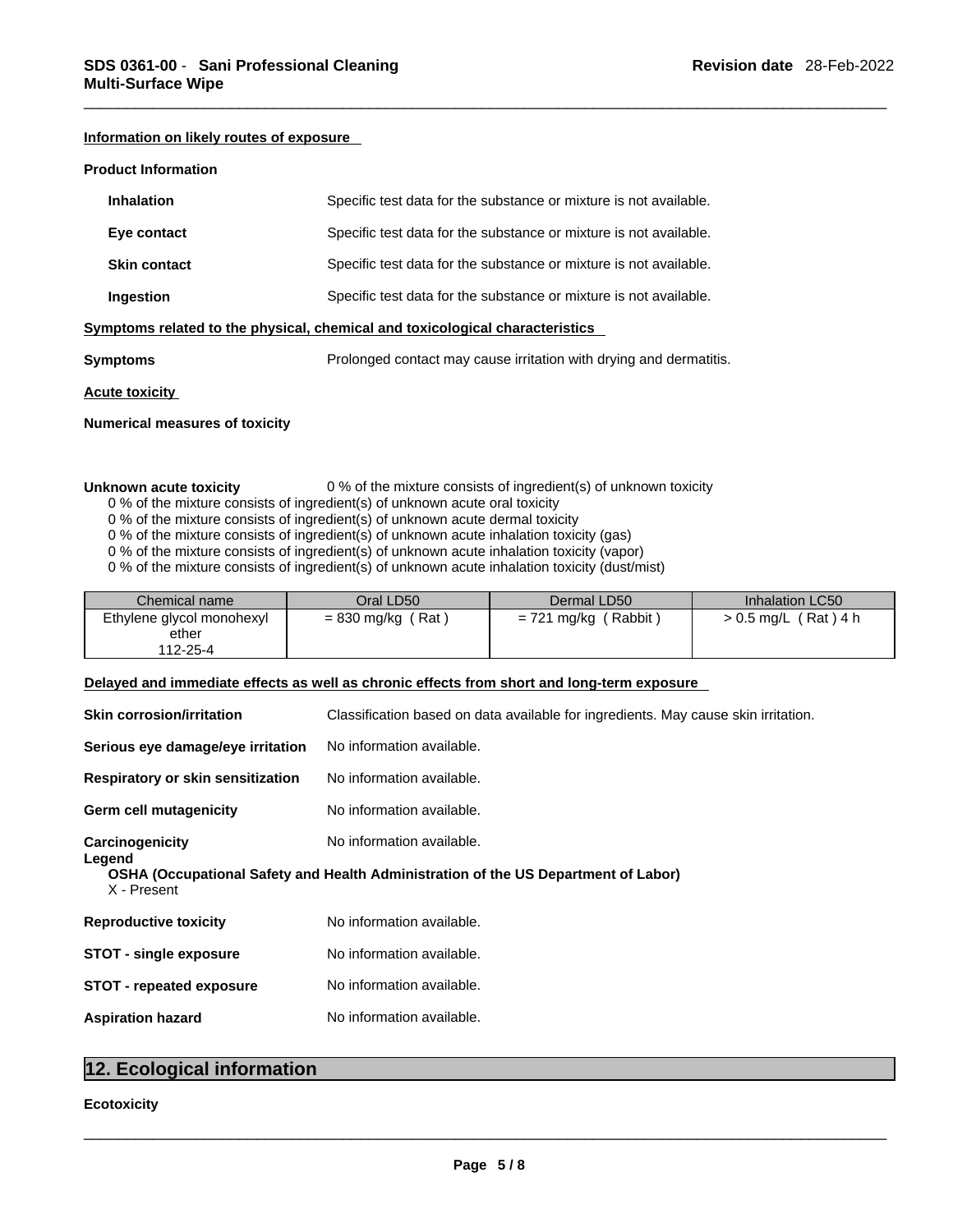| Chemical name                                        | Algae/aquatic plants                                                            | Fish                                            | Toxicity to             | Crustacea                                  |
|------------------------------------------------------|---------------------------------------------------------------------------------|-------------------------------------------------|-------------------------|--------------------------------------------|
|                                                      |                                                                                 |                                                 | microorganisms          |                                            |
| Ethylene glycol<br>monohexyl ether<br>$112 - 25 - 4$ | $EC50: = 70mg/L (96h,$<br>Desmodesmus<br>subspicatus)<br>$EC50: = 98mg/L (72h,$ | LC50: 100 - 220mg/L<br>(96h, Brachydanio rerio) | $EC50 = 2100$ mg/L 17 h | $EC50: = 150$ mg/L (48h,<br>Daphnia magna) |
|                                                      | Desmodesmus<br>subspicatus)                                                     |                                                 |                         |                                            |

#### **Component Information**

| Chemical name                   | <b>Partition coefficient</b> |
|---------------------------------|------------------------------|
| Ethylene glycol monohexyl ether | .97                          |
| $12 - 25 - 4$                   |                              |

| 112-20-4                               | supspicatus)<br>EC50: =98mg/L (72h,<br>Desmodesmus<br>subspicatus) |                                                                                      |
|----------------------------------------|--------------------------------------------------------------------|--------------------------------------------------------------------------------------|
| Persistence and degradability          | No information available.                                          |                                                                                      |
| <b>Bioaccumulation</b>                 | No information available.                                          |                                                                                      |
| <b>Component Information</b>           |                                                                    |                                                                                      |
|                                        | Chemical name                                                      | Partition coefficient                                                                |
|                                        | Ethylene glycol monohexyl ether<br>112-25-4                        | 1.97                                                                                 |
| Other adverse effects                  | No information available.                                          |                                                                                      |
| 13. Disposal considerations            |                                                                    |                                                                                      |
| <b>Waste treatment methods</b>         |                                                                    |                                                                                      |
| Waste from residues/unused<br>products | environmental legislation.                                         | Dispose of in accordance with local regulations. Dispose of waste in accordance with |
| <b>Contaminated packaging</b>          | Do not reuse empty containers.                                     |                                                                                      |
|                                        |                                                                    |                                                                                      |
| 14. Transport information              |                                                                    |                                                                                      |
|                                        |                                                                    |                                                                                      |
|                                        |                                                                    |                                                                                      |
|                                        |                                                                    |                                                                                      |

| 14. Transport information        |                                                                                    |
|----------------------------------|------------------------------------------------------------------------------------|
|                                  |                                                                                    |
|                                  |                                                                                    |
| DOT                              | Not regulated as dangerous goods.                                                  |
| IATA                             | Not regulated as dangerous goods.                                                  |
| <b>IMDG</b>                      | Not regulated as dangerous goods.                                                  |
|                                  |                                                                                    |
|                                  |                                                                                    |
| 15. Regulatory information       |                                                                                    |
|                                  | Safety, health and environmental regulations/legislation specific for the substanc |
| <b>International Regulations</b> |                                                                                    |

**Safety, health and environmental regulations/legislation specific for the substance or mixture**

### **International Regulations**

**The Montreal Protocol on Substances that Deplete the Ozone Layer** Not applicable

**The Stockholm Convention on Persistent Organic Pollutants** Not applicable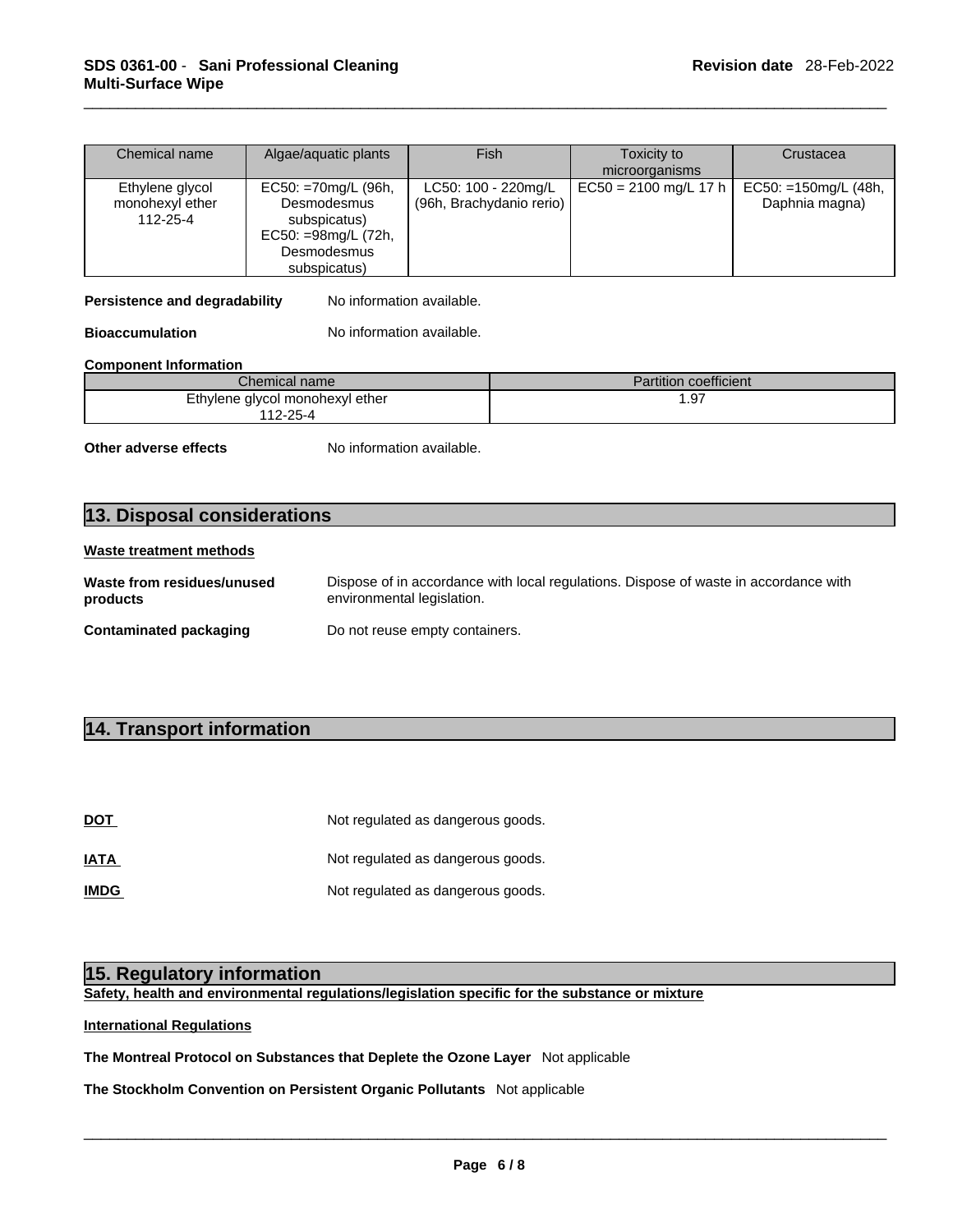#### **The Rotterdam Convention** Not applicable

| <b>International Inventories</b> |                                                   |
|----------------------------------|---------------------------------------------------|
| <b>TSCA</b>                      | Complies/Exempt                                   |
| <b>DSL/NDSL</b>                  | Complies/Exempt                                   |
| <b>EINECS/ELINCS</b>             | Contact supplier for inventory compliance status. |
| <b>ENCS</b>                      | Contact supplier for inventory compliance status. |
| <b>IECSC</b>                     | Contact supplier for inventory compliance status. |
| <b>KECL</b>                      | Contact supplier for inventory compliance status. |
| <b>PICCS</b>                     | Contact supplier for inventory compliance status. |
| <b>AICS</b>                      | Contact supplier for inventory compliance status. |

 **Legend:** 

 **TSCA** - United States Toxic Substances Control Act Section 8(b) Inventory

 **DSL/NDSL** - Canadian Domestic Substances List/Non-Domestic Substances List

 **EINECS/ELINCS** - European Inventory of Existing Chemical Substances/European List of Notified Chemical Substances

 **ENCS** - Japan Existing and New Chemical Substances

 **IECSC** - China Inventory of Existing Chemical Substances

 **KECL** - Korean Existing and Evaluated Chemical Substances

 **PICCS** - Philippines Inventory of Chemicals and Chemical Substances

 **AICS** - Australian Inventory of Chemical Substances

#### **US Federal Regulations**

#### **SARA 313**

Section 313 of Title III of the Superfund Amendments and Reauthorization Act of 1986 (SARA). This product does not contain any chemicals which are subject to the reporting requirements of the Act and Title 40 of the Code of Federal Regulations, Part 372.

#### **SARA 311/312 Hazard Categories**

Should this product meet EPCRA 311/312 Tier reporting criteria at 40 CFR 370, refer to Section 2 of this SDS for appropriate classifications. Under the amended regulations at 40 CFR 370, EPCRA 311/312 Tier II reporting for the 2017 calendar year will need to be consistent with updated hazard classifications.

#### **CWA (Clean Water Act)**

This product does not contain any substances regulated as pollutants pursuant to the Clean Water Act (40 CFR 122.21 and 40 CFR 122.42).

#### **CERCLA**

This material, as supplied, does not contain any substances regulated as hazardous substances under the Comprehensive Environmental Response Compensation and Liability Act (CERCLA) (40 CFR 302) or the Superfund Amendments and Reauthorization Act (SARA) (40 CFR 355). There may be specific reporting requirements at the local, regional, or state level pertaining to releases of this material.

#### **US State Regulations**

#### **California Proposition 65**

This product does not contain any Proposition 65 chemicals.

#### **U.S. State Right-to-Know Regulations**

| Chemical name             | New Jersey | <b>Massachusetts</b> | Pennsylvania |
|---------------------------|------------|----------------------|--------------|
| Isopropyl alcohol         |            |                      |              |
| 67-63-0                   |            |                      |              |
| Propylene Glycol          |            |                      |              |
| 57-55-6                   |            |                      |              |
| Ethylene glycol monohexyl |            |                      |              |
| ether                     |            |                      |              |